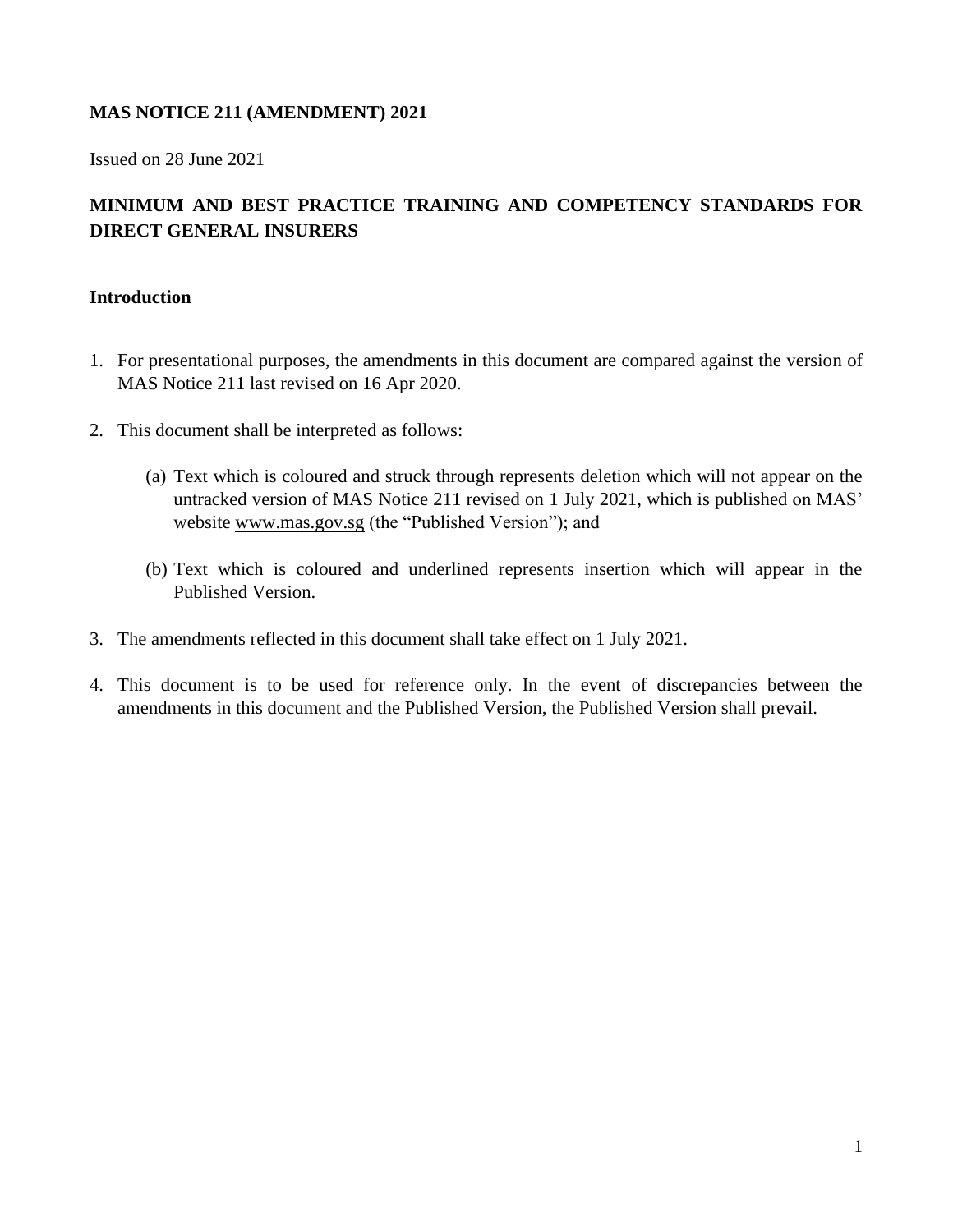Notice No. : MAS 211 Issue Date : 6 July 2015

Last revised on 28 June 2021 16 April 2020

# **MINIMUM AND BEST PRACTICE TRAINING AND COMPETENCY STANDARDS FOR DIRECT GENERAL INSURERS**

#### **Introduction**

- 1. This Notice is issued pursuant to section 64(2) of the Insurance Act (Cap. 142) ("**the Act**") and applies to all direct general insurers other than marine mutual insurers and financial guarantee insurers.
- 2. This Notice sets out the following:

#### **Part I – Mandatory Requirements**

- (a) Requirements for a direct general insurer in relation to its insurance agents;
- (b) Minimum examination requirements for a direct general insurer in relation to the training and competency of:
	- (i) its staff who sell or provide sales advice in respect of any insurance product, or provide advice relating to claims made or to be made under an insurance policy;
	- (ii) staff of a service provider engaged by the direct general insurer who handle claims for the direct general insurer, where such staff provide advice relating to claims made or to be made under an insurance policy; (hereinafter collectively known as "**Relevant Persons**" and each a "**Relevant Person**"); and
	- (iii) its insurance agents.

## **Part II – Non-mandatory Best Practice Standards**

(c) Best practice standards to be observed in respect of a Relevant Person or an insurance agent.

#### **Definitions**

3. For the purposes of this Notice -

"Agents' Registration Board" means the board set up by the General Insurance Association of Singapore ("**GIAS**") to register any general insurance agent acting for one or more licensed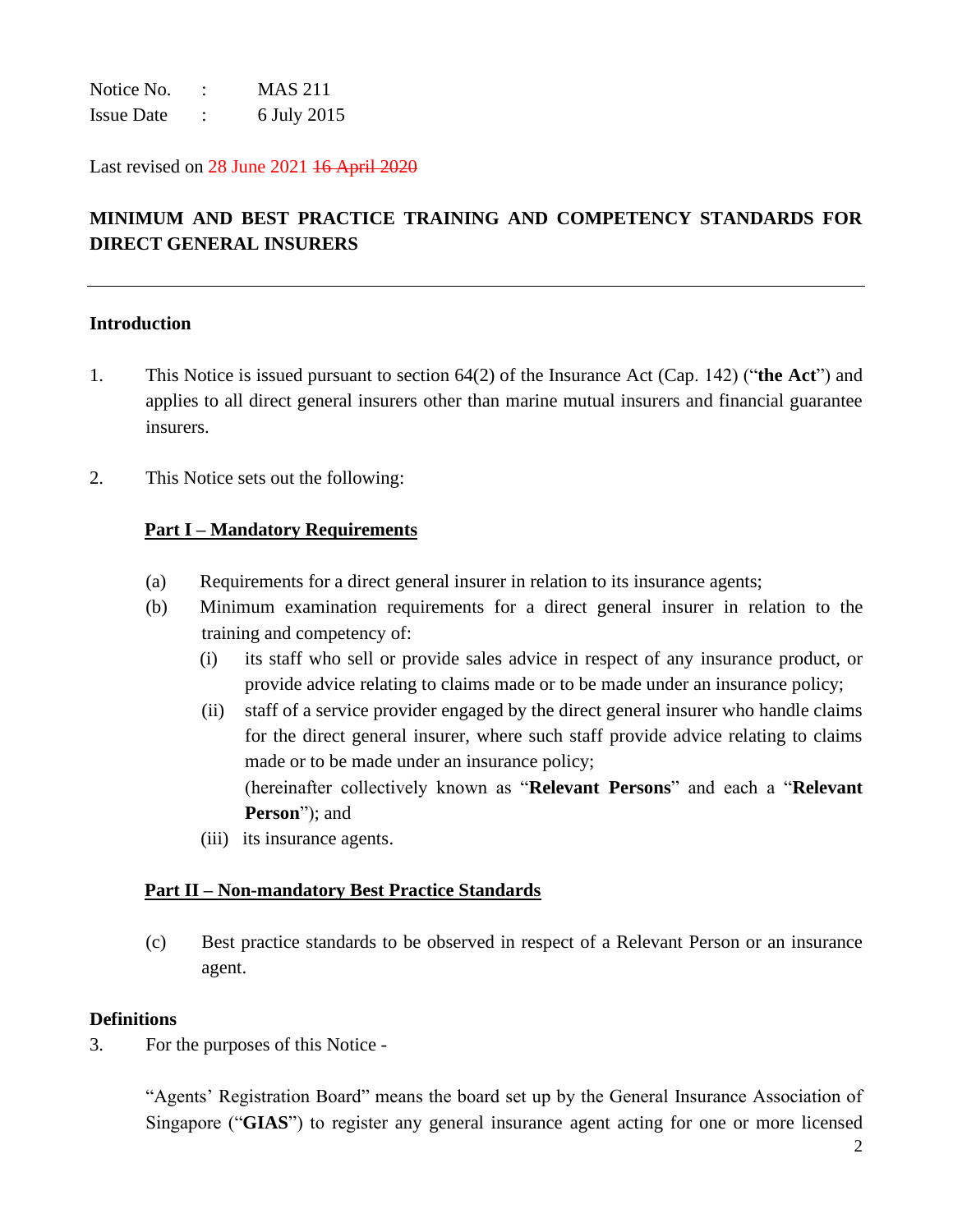insurer carrying on general business;

"business day" means any calendar day, other than a Saturday, Sunday or public holiday;

[MAS Notice 211 (Amendment) 2020, wef 16 Apr 2020]

"CGI qualification" means:

- (a) in relation to
	- (i) a Relevant Person or insurance agent who sells, provides sales advice on personal general insurance; or
	- (ii) a Relevant Person who provides advice relating to claims made or to be made in respect of personal general insurance,

qualification in the Basic Insurance Concepts and Principles (BCP) and the Personal General Insurance (PGI) modules of the Certification in General Insurance ("CGI")<sup>1</sup>;

- (b) in relation to
	- (i) a Relevant Person or insurance agent who sells, provides sales advice on commercial general insurance; or
	- (ii) a Relevant Person who provides advice relating to claims made or to be made in respect of commercial general insurance,

qualification in the Basic Insurance Concepts and Principles (BCP) and the Commercial General Insurance (ComGI) modules of the CGI.

"citizen of Singapore" has the same meaning as in Article 2(1) of the Constitution of the Republic of Singapore;

"direct general insurer" means an insurer licensed under section 8 of the Act to carry on direct general insurance business but excludes any marine mutual insurer and financial guarantee insurer;

"employment pass" has the same meaning as in regulation 2 of the Employment of Foreign Manpower (Work Passes) Regulations 2012;

 $<sup>1</sup>$  The CGI is conducted by the Singapore College of Insurance and consists of 3 modules as follows:</sup>

<sup>(</sup>a) Basic Insurance Concepts and Principles (BCP);

<sup>(</sup>b) Personal General Insurance (PGI); and

<sup>(</sup>c) Commercial General Insurance (ComGI).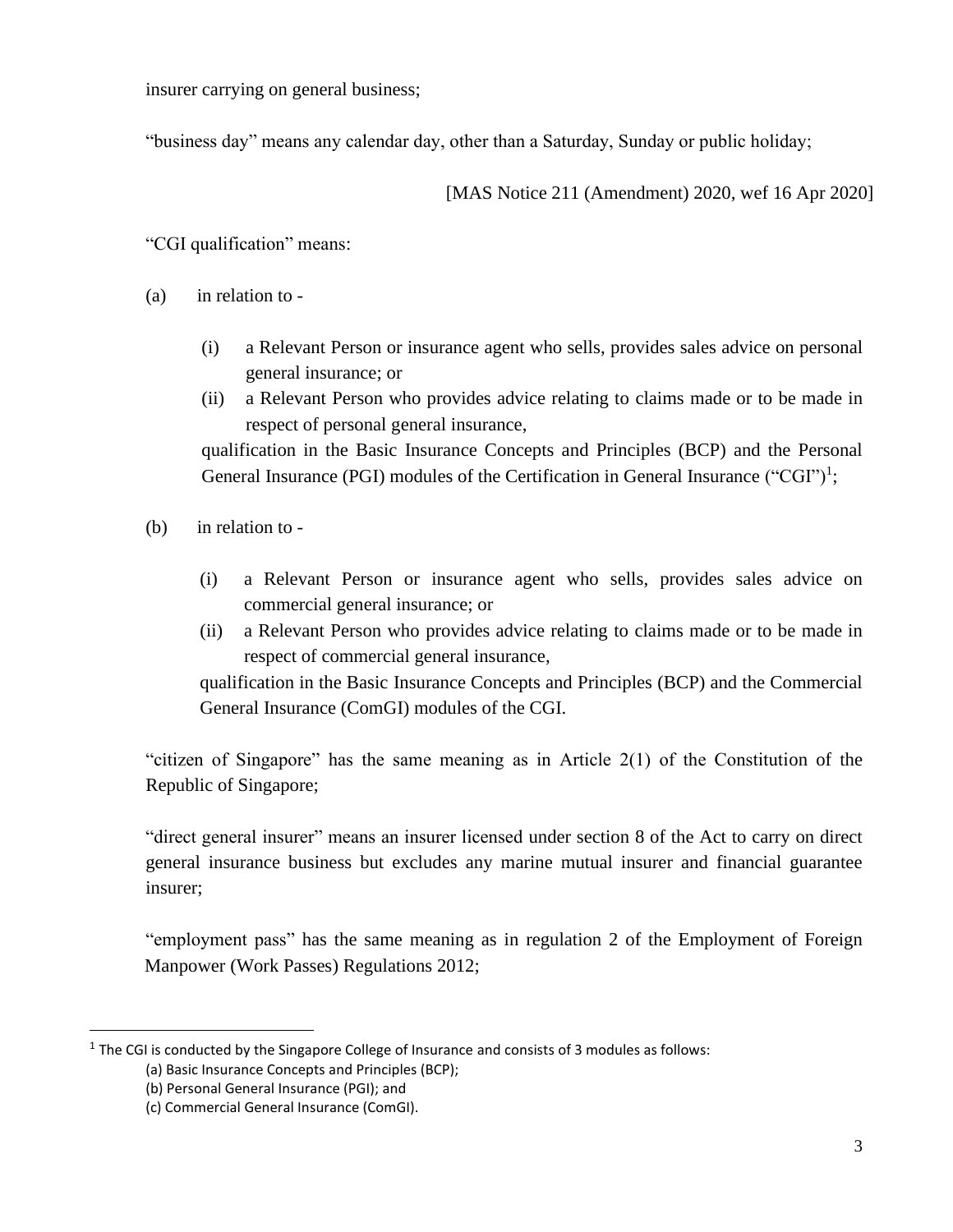"financial guarantee insurer" has the same meaning as in regulation 2 of the Insurance (Financial Guarantee Insurance) Regulations;

"permanent resident" has the same meaning as in section 2 of the Enlistment Act (cap. 93);

"relevant date" means –

- (a) in the case of a Relevant Person mentioned in paragraph 9C(a), the earliest of the dates mentioned in paragraphs  $9C(c)(i)$ ,  $(c)(ii)$  or  $(c)(iii)$ ; or
- (b) in the case of a Relevant Person mentioned in paragraph 9C(b), the date mentioned in paragraph 9C(d);

[MAS Notice 211 (Amendment) 2020, wef 16 Apr 2020]

"Trade Specific Agent" means an insurance agent for a direct general insurer, who does not carry on the business as an insurance agent in Singapore as his core business;

"work pass" has the same meaning as in section 2 of the Employment of Foreign Manpower Act (cap 91A.);

"work permit" has the same meaning as in regulation 2 of the Employment of Foreign Manpower (Work Passes) Regulations 2012.

4. The expressions used in this Notice shall, except where defined in this Notice or where the context otherwise requires, have the same meanings as in the Act.

## **Part I – Mandatory Requirements**

- 5. This Part sets out requirements which are mandatory. A failure to comply with a mandatory requirement is punishable under section 55(2) of the Act.
- 6. Subject to paragraphs 7, 8 and 9A, a direct general insurer shall only enter into a contract of insurance arranged by an insurance agent, if -
	- (a) such agent is registered with the Agents' Registration Board; and
	- (b)he satisfies all of the following requirements:
		- (i) he is at least 18 years of age;
		- (ii) he is a citizen of Singapore or a permanent resident or a foreigner holding a valid work permit or employment pass issued by the Ministry of Manpower;
		- (iii) he has obtained minimum academic qualifications equivalent to or higher than 3 GCE "O" Level credit passes or at least attained the Basic Competency Examination Certificate awarded by the Singapore College of Insurance if the individual has no GCE "O" level credit passes; and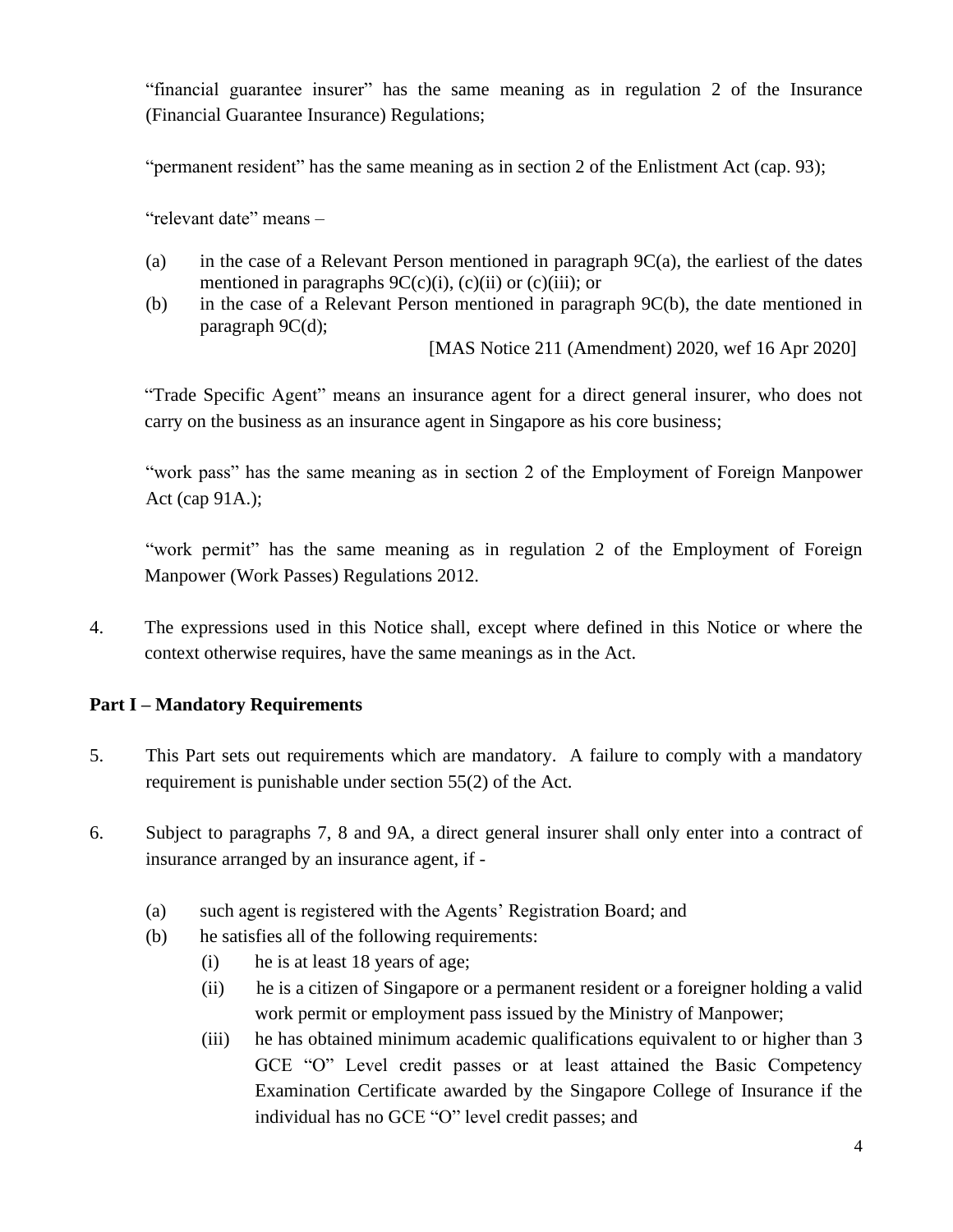- (iv) he is an individual who meets any of the following:
	- (A) has obtained the CGI qualification;
	- (B) was not required to obtain the CGI qualification when it was first introduced in 1990;
	- (C) has acceptable qualifications in lieu of the CGI qualification set out at Annex 1; or
	- (D) where he is a Trade Specific Agent, has acceptable qualification in lieu of the CGI qualification set out at Annex 2.

[MAS Notice 211 (Amendment) 2020, wef 16 Apr 2020]

A copy of Annex 1 and Annex 2, as may be amended from time to time are set out at the Authority's Internet website at http://www.mas.gov.sg (under "Regulations and Financial Stability", "Regulations, Guidance and Licensing", "Insurance", "Notices", "Insurance Companies", "MAS 211 Minimum and Best Practice Training and Competency Standards for Direct General Insurers").

- 7. For the purposes of paragraph 6, an insurance agent who:
	- (a) is in possession of the Certificate in Insurance Practice or Certificate of Proficiency; and
	- (b) was registered with the Agents' Registration Board at any time before 4 September 2009,

will not be required to obtain the CGI qualification.

[MAS Notice 211 (Amendment) 2020, wef 16 Apr 2020]

- 8. For the purposes of paragraph 6, an insurance agent which is:
	- (a) a bank licensed under the Banking Act (Cap. 19);
	- (b) a finance company licensed under the Finance Companies Act (Cap. 108);
	- (c) merchant bank licensed under the Banking Act approved as a financial institution under section 28 of the Monetary Authority of Singapore Act (Cap. 186); and

#### [MAS Notice 211 (Amendment) 2021]

(d) an insurer licensed under the Insurance Act (Cap. 142) and is approved by the Authority to underwrite life business in Singapore;

need not register with the Agents' Registration Board.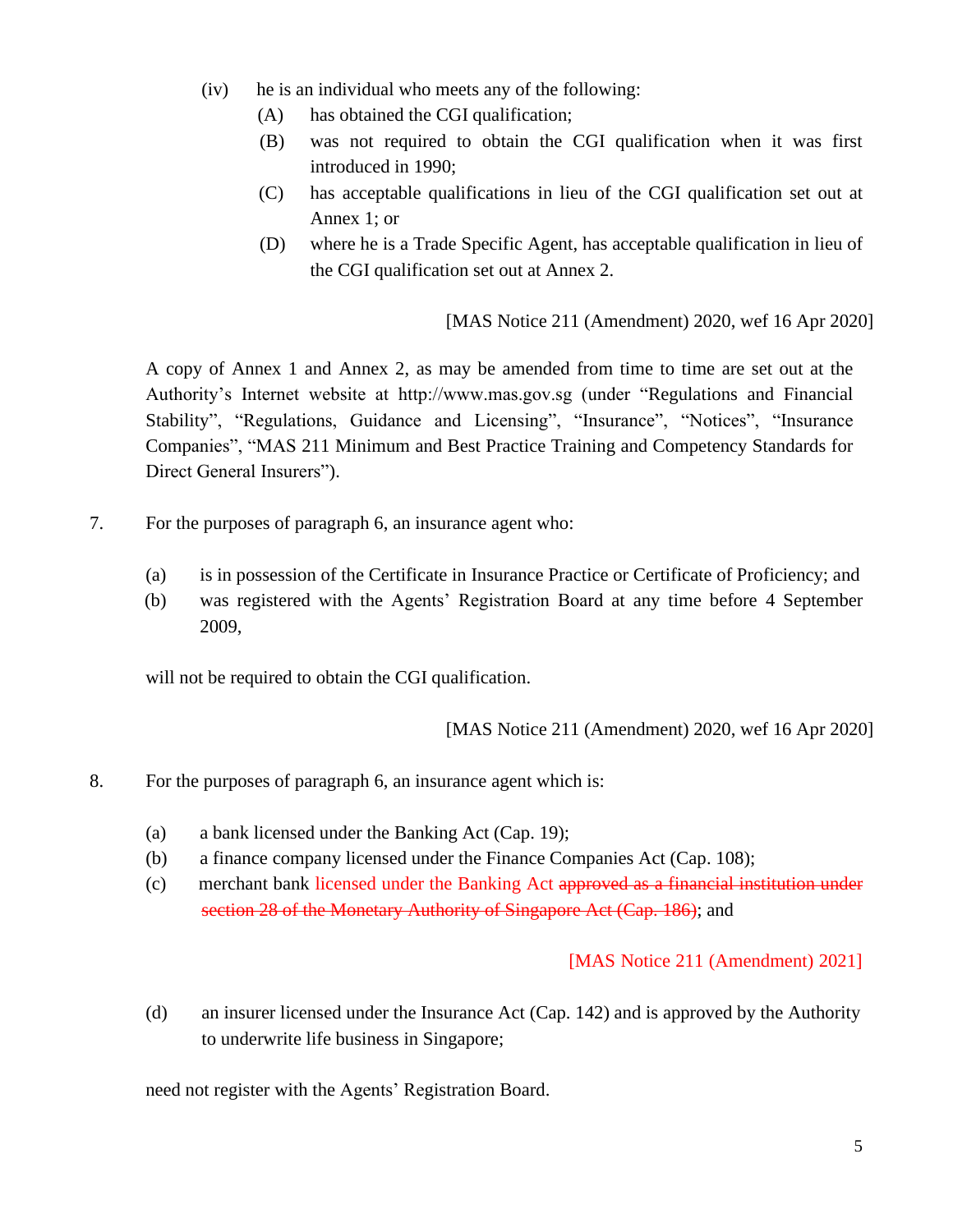- 9. Subject to paragraph 9C, a direct general insurer shall ensure that each of its Relevant Persons possesses the CGI qualification before he or she is allowed to provide sales advice on or sell general insurance products or provide advice relating to claims made or to be made under an insurance policy unless:
	- (a) such a Relevant Person is aged 45 years and above as at 1 June 2002 and has attended all tutorials for the relevant CGI modules on or before 31 December 2002; or
	- (b) such a Relevant Person has acceptable qualifications in lieu of the CGI qualification. The list of qualifications is at Annex 1.

[MAS Notice 211 (Amendment) 2020, wef 16 Apr 2020]

# **Relief Measures During the COVID-19 Pandemic**

- 9A. Despite paragraph 6, where an individual is employed as, or appointed to act as, an insurance agent for a direct general insurer, between 16 April 2020 and 30 September 2020 (both dates inclusive), for a period of six months from the date of employment or appointment of that insurance agent (or such longer period as may be allowed by the Authority in writing), the direct general insurer may enter into a contract of insurance arranged by that insurance agent notwithstanding the insurance agent does not satisfy any one of the requirements in paragraph  $6(b)(iv)(A)$  to  $6(b)(iv)(D)$  of this Notice.
- 9B. A direct general insurer must, for the duration where it relies on paragraph 9A
	- (a) put in place measures<sup>2</sup> to properly supervise the activities and conduct of the relevant insurance agent, including measures to ensure that all obligations assumed and liabilities incurred by the insurance agent are properly fulfilled, whether actual or contingent and howsoever arising, in relation to the arrangement of contracts of insurance by that insurance agent; and
	- (b) put in place measures, including proper training, to ensure that the relevant insurance agent understands and complies with all Singapore laws that are relevant to the arrangement of contracts of insurance by that insurance agent.
- 9C. Despite paragraph 9—
	- (a) where a Relevant Person is—
		- (i) employed; or
		- (ii) otherwise appointed,

<sup>&</sup>lt;sup>2</sup> The direct general insurer may refer to the Frequently Asked Questions (FAQs) on Relief Measures Relating to COVID-19 Situation - General Insurance and Health Insurance Examinations and Continuing Professional Development Requirements.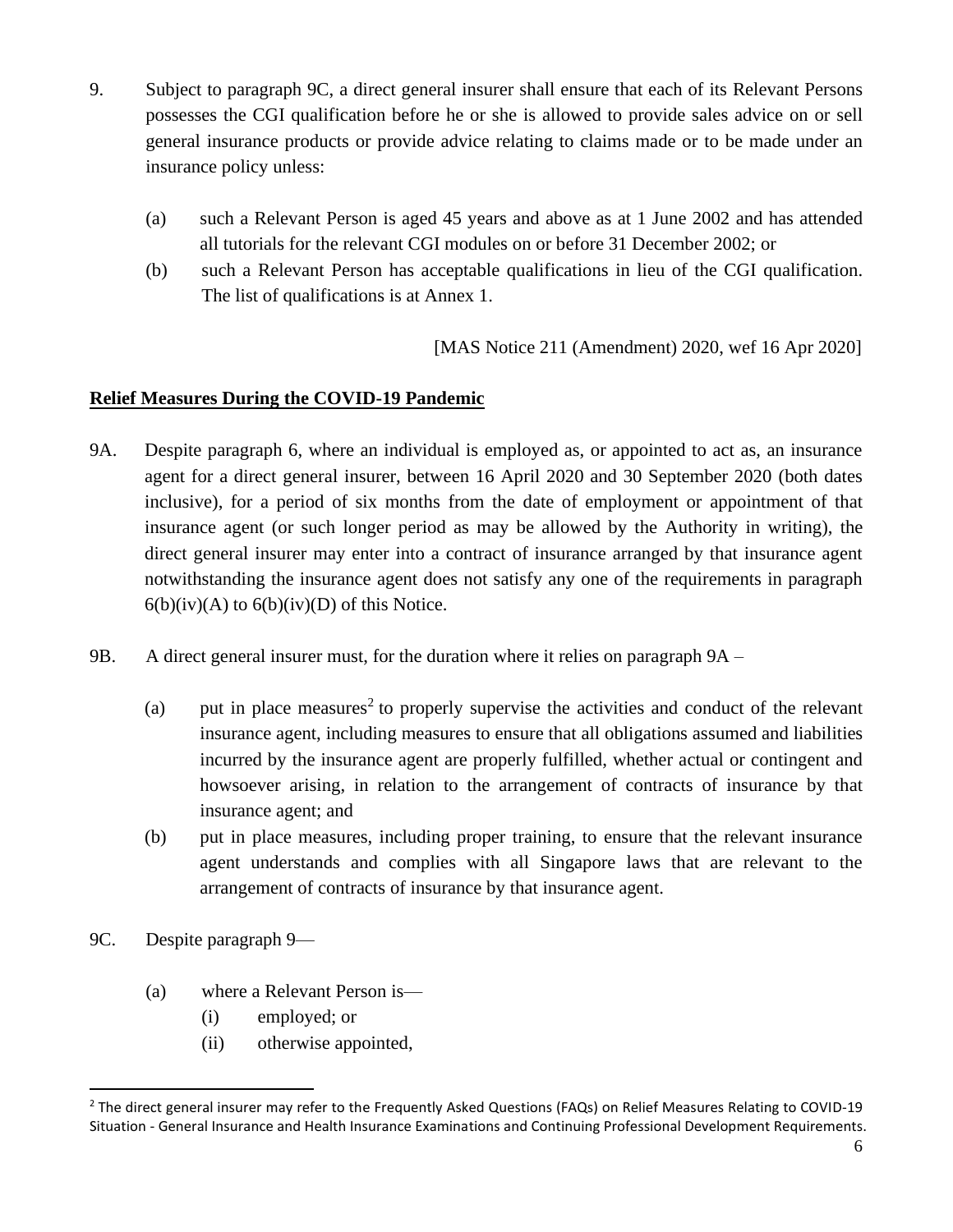to provide sales advice on or sell general insurance products or provide advice relating to claims made or to be made under an insurance policy, by the direct general insurer, between 16 April 2020 and 30 September 2020 (both dates inclusive); or

- (b) where a Relevant Person is—
	- (i) employed; or
	- (ii) otherwise appointed,

to provide advice relating to claims made or to be made under an insurance policy, by a service provider, between 16 April 2020 and 30 September 2020 (both dates inclusive), and where the service provider is engaged by the direct general insurer to handle claims for the direct general insurer,

the direct general insurer is exempt from paragraph 9 of this Notice in respect of that Relevant Person for a period of six months (or such longer period as may be allowed by the Authority in writing) from –

- (c) in the case of a Relevant Person mentioned in sub-paragraph (a), the earliest of the following dates –
	- (i) the date the Relevant Person is employed or otherwise appointed by the direct general insurer to provide sales advice on general insurance products;
	- (ii) the date the Relevant Person is employed or otherwise appointed by the direct general insurer to sell general insurance products;
	- (iii) the date the Relevant Person is employed or otherwise appointed by the direct general insurer to provide advice relating to claims made or to be made under an insurance policy; or
- (d) in the case of a Relevant Person mentioned in sub-paragraph (b), the date the Relevant Person is employed or otherwise appointed by the service provider to provide advice relating to claims made or to be made under an insurance policy.
- 9D. A direct general insurer must, for the duration where it relies on the exemption under paragraph 9C in respect of a Relevant Person –
	- (a) put in place measures<sup>3</sup> to properly supervise the activities and conduct of the Relevant Person, including measures to ensure that all obligations assumed and liabilities incurred by the Relevant Person are properly fulfilled, whether actual or contingent and howsoever arising, in relation to the provision of sales advice on or sale of general insurance products or provision of advice relating to claims made or to be made under an insurance policy; and

<sup>&</sup>lt;sup>3</sup> The direct general insurer may refer to the Frequently Asked Questions (FAQs) on Relief Measures Relating to COVID-19 Situation - General Insurance and Health Insurance Examinations and Continuing Professional Development Requirements.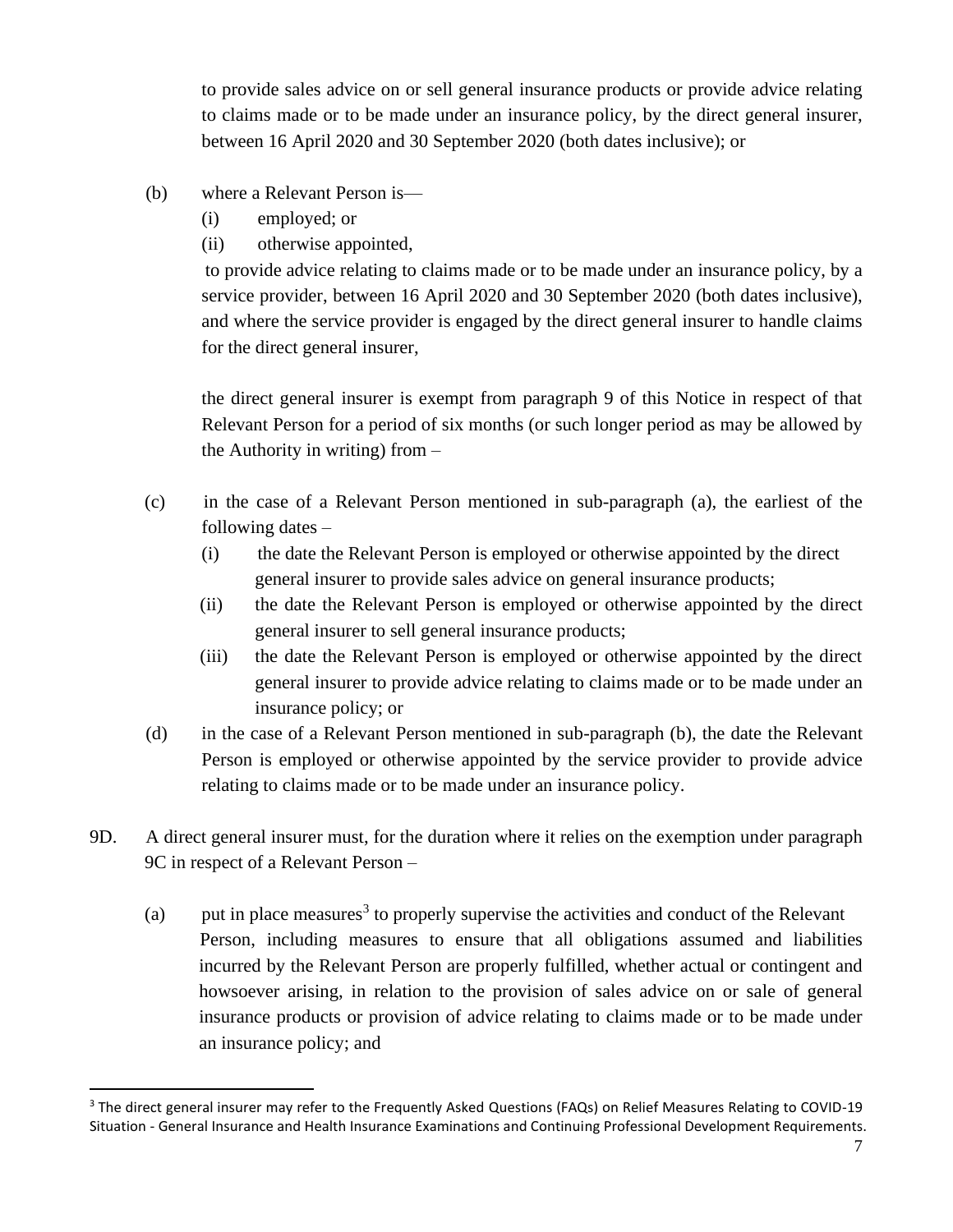(b) put in place measures, including proper training, to ensure that the Relevant Person understands and complies with all Singapore laws that are relevant to the provision of sales advice on or sale of general insurance products or provision of advice relating to claims made or to be made under an insurance policy.

[MAS Notice 211 (Amendment) 2020, wef 16 Apr 2020]

- 9E. Where a direct general insurer relies on the exemption under paragraph 9C in respect of a Relevant Person, the direct general insurer must submit to the Authority all of the following information, within three business days from the relevant date –
	- (a) the Relevant Person's name;
	- (b) the relevant date;
	- (c) all the relevant activities being conducted by the Relevant Person.
- 9F. For the purpose of paragraph 9E, "relevant activity" means any of the following activities–
	- (a) provision of sales advice on general insurance products;
	- (b) sale of general insurance products;
	- (c) provision of advice relating to claims made or to be made under an insurance policy.

[MAS Notice 211 (Amendment) 2020, wef 16 Apr 2020]

## **Part II – Non-Mandatory Best Practice Standards in Training and Competency**

- 10. A direct general insurer should ensure that each of its Relevant Persons or insurance agents is adequately trained.
- 11. The Authority expects all direct general insurers to observe the non-mandatory best practice standards in training and competency which has been developed by the GIAS to raise the standards of service to customers. A copy of the standards is available on the GIAS website at [http://www.gia.org.sg.](http://www.gia.org.sg/) While these standards are not mandatory, the Authority expects all insurers to foster professional standards and enhance confidence in the insurance industry. As such, a direct general insurer should prepare and implement training and competency plans and maintain training and competency records for each of its Relevant Persons or insurance agents. A direct general insurer should ensure that each of its Relevant Persons or insurance agents complies with the minimum number of hours stipulated for continuous professional development.